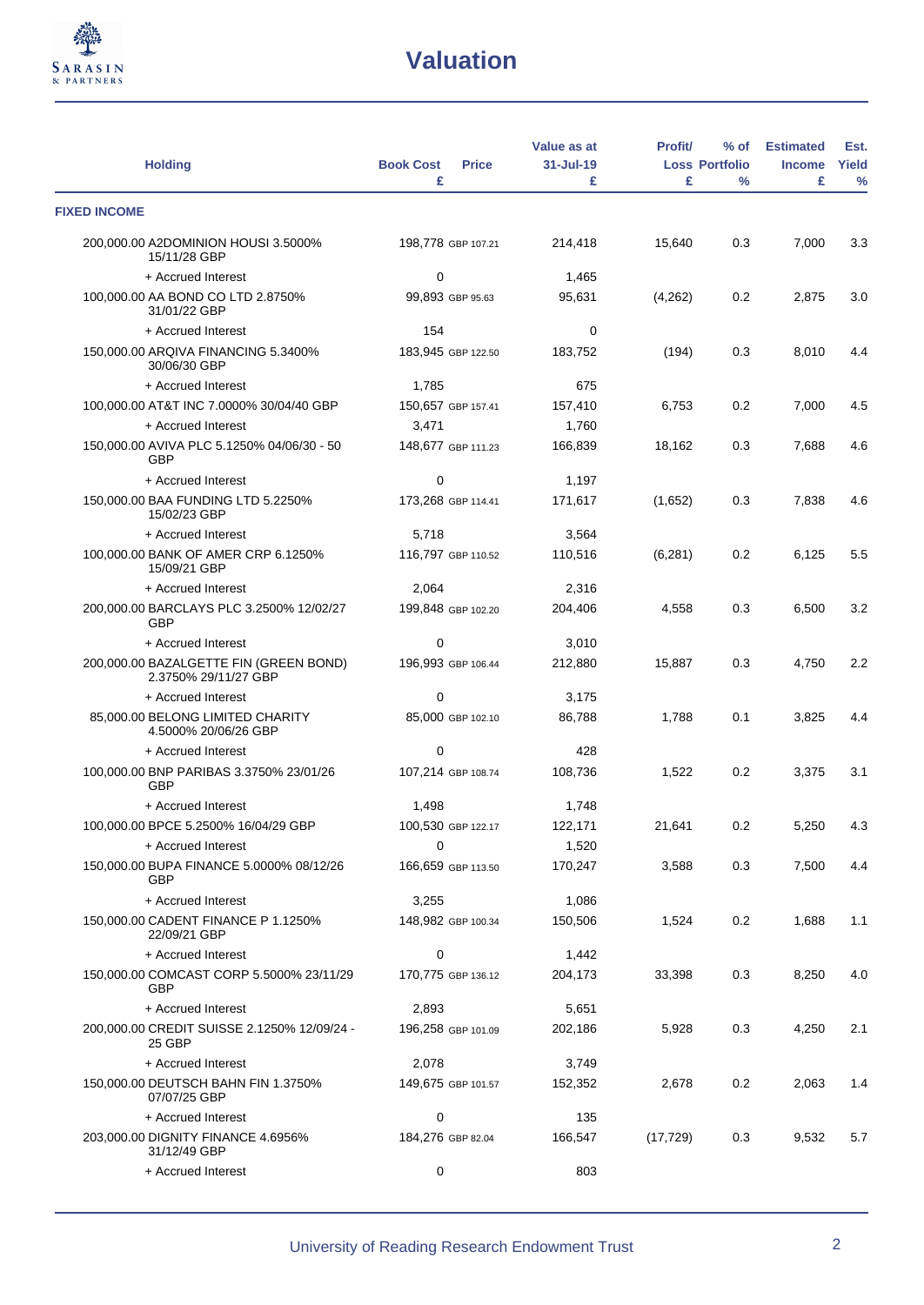

| <b>Holding</b>                                                 | <b>Book Cost</b><br><b>Price</b> | Value as at<br>31-Jul-19 | <b>Profit/</b> | % of<br><b>Loss Portfolio</b> | <b>Estimated</b><br><b>Income</b> | Est.<br>Yield |
|----------------------------------------------------------------|----------------------------------|--------------------------|----------------|-------------------------------|-----------------------------------|---------------|
|                                                                | £                                | £                        | £              | $\frac{0}{0}$                 | £                                 | $\frac{0}{0}$ |
| 200,000.00 DWR CYMRU FIN 6.0150% 31/03/28<br><b>GBP</b>        | 273,539 GBP 137.12               | 274,244                  | 705            | 0.4                           | 12,030                            | 4.4           |
| + Accrued Interest                                             | 3,501                            | 4,010                    |                |                               |                                   |               |
| 100,000.00 EASTERN POWER NETWORKS<br>8.5000% 31/03/25 GBP      | 144,004 GBP 136.18               | 136,183                  | (7,821)        | 0.2                           | 8,500                             | 6.2           |
| + Accrued Interest                                             | 4,628                            | 2,833                    |                |                               |                                   |               |
| 200,000.00 ELEC DE FRANCE 5.8750%<br>22/01/29 - PERP GBP       | 206,300 GBP 107.31               | 214,620                  | 8,320          | 0.3                           | 11,750                            | 5.5           |
| + Accrued Interest                                             | 479                              | 287                      |                |                               |                                   |               |
| 200,000.00 EUROPEAN INVT BK 1.3750%<br>07/03/25 GBP            | 205,299 GBP 103.24               | 206,480                  | 1,181          | 0.3                           | 2,750                             | 1.3           |
| + Accrued Interest                                             | 1,033                            | 1,097                    |                |                               |                                   |               |
| 100,000.00 GLAXOSMITHKLINE 5.2500%<br>19/12/33 GBP             | 139,483 GBP 142.09               | 142,088                  | 2.605          | 0.2                           | 5,250                             | 3.7           |
| + Accrued Interest                                             | 1,832                            | 602                      |                |                               |                                   |               |
| 100,000.00 GO-AHEAD GROUP 2.5000%<br>06/07/24 GBP              | 99,280 GBP 101.14                | 101,143                  | 1,863          | 0.2                           | 2,500                             | 2.5           |
| + Accrued Interest                                             | 0                                | 171                      |                |                               |                                   |               |
| 100,000.00 GOLDEN LANE HOUSING CHARITY<br>3.9000% 23/11/27 GBP | 100,000 GBP 106.83               | 106,825                  | 6,825          | 0.2                           | 3,900                             | 3.7           |
| + Accrued Interest                                             | 0                                | 731                      |                |                               |                                   |               |
| 130,000.00 GREAT ROLLING STOCK 6.8750%<br>27/07/13-35 GBP      | 122,527 GBP 94.80                | 123,241                  | 714            | 0.2                           | 6,555                             | 5.3           |
| + Accrued Interest                                             | 274                              | 71                       |                |                               |                                   |               |
| 200,000.00 HIGH SPEED RAIL 4.3750% 4/28 -<br>11/38 GBP         | 196,930 GBP 129.26               | 258,518                  | 61,588         | 0.4                           | 8,750                             | 3.4           |
| + Accrued Interest                                             | $\mathbf 0$                      | 2,188                    |                |                               |                                   |               |
| 100,000.00 HSBC BANK PLC 4.7500% 24/03/46<br>GBP               | 119,143 GBP 123.07               | 123,067                  | 3,924          | 0.2                           | 4,750                             | 3.9           |
| + Accrued Interest                                             | 599                              | 1,674                    |                |                               |                                   |               |
| 200,000.00 HSBC HOLDINGS 2.2560% 13/11/26<br><b>GBP</b>        | 193,546 GBP 101.76               | 203,510                  | 9,964          | 0.3                           | 4,512                             | 2.2           |
| + Accrued Interest                                             | 1,644                            | 3,214                    |                |                               |                                   |               |
| 200,000.00 INNOGY FINANCE 4.7500%<br>31/01/34 GBP              | 236,450 GBP 128.74               | 257,484                  | 21,034         | 0.4                           | 9,500                             | 3.7           |
| + Accrued Interest                                             | 2,564                            | 4,711                    |                |                               |                                   |               |
| 100,000.00 INVESTEC BANK 4.2500% 24/07/23<br>- 28 GBP          | 98,969 GBP 101.87                | 101,869                  | 2,900          | 0.2                           | 4,250                             | 4.2           |
| + Accrued Interest                                             | 0                                | 81                       |                |                               |                                   |               |
| 150,000.00 KPN NV 5.7500% 17/09/29 GBP                         | 175,074 GBP 120.40               | 180,600                  | 5,526          | 0.3                           | 8,625                             | 4.8           |
| + Accrued Interest                                             | 7,798                            | 7,491                    |                |                               |                                   |               |
| 150,000.00 LCR FINANCE PLC 4.5000%<br>07/12/28 GBP             | 179,882 GBP 131.45               | 197,177                  | 17,295         | 0.3                           | 6,750                             | 3.4           |
| + Accrued Interest                                             | 2,822                            | 996                      |                |                               |                                   |               |
| 100,000.00 LEGAL & GENL GRP 5.3750%<br>27/10/25 - 45 GBP       | 107,540 GBP 111.63               | 111,631                  | 4,091          | 0.2                           | 5,375                             | 4.8           |
| + Accrued Interest                                             | 2,100                            | 1,395                    |                |                               |                                   |               |
| 100,000.00 LLOYDS BANK PLC 7.6250%<br>22/04/25 GBP             | 134,901 GBP 128.62               | 128,618                  | (6,283)        | 0.2                           | 7,625                             | 5.9           |
| + Accrued Interest                                             | 1,708                            | 2,083                    |                |                               |                                   |               |
| 100,000.00 MANCHESTER AGF 4.7500%<br>31/03/34 GBP              | 105,068 GBP 130.63               | 130,629                  | 25,561         | 0.2                           | 4,750                             | 3.6           |
| + Accrued Interest                                             | 2,268                            | 1,583                    |                |                               |                                   |               |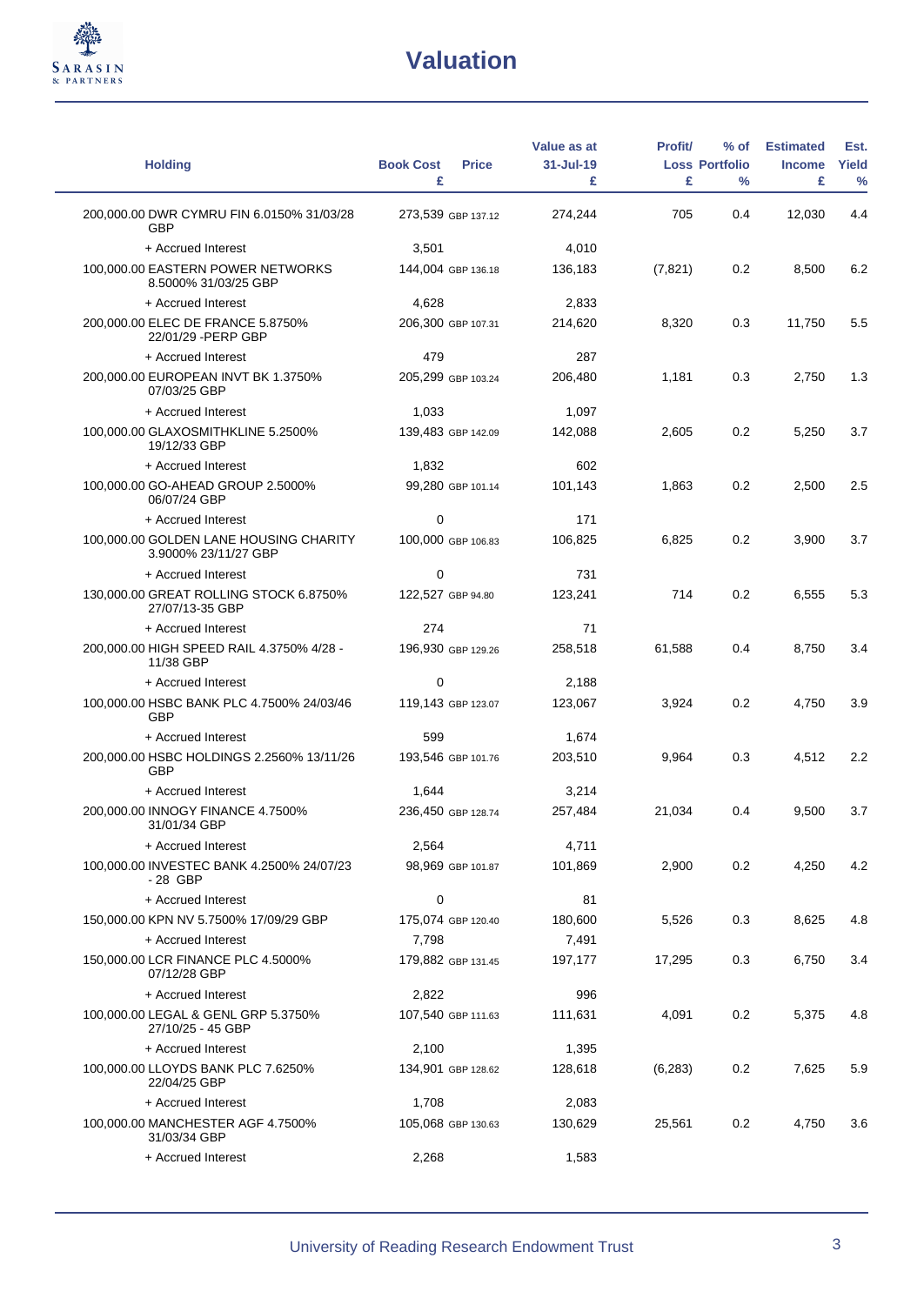

| <b>Holding</b>                                                                               | <b>Book Cost</b><br><b>Price</b><br>£   | Value as at<br>31-Jul-19<br>£ | <b>Profit/</b><br>£ | $%$ of<br><b>Loss Portfolio</b><br>$\frac{0}{0}$ | <b>Estimated</b><br><b>Income</b><br>£ | Est.<br>Yield<br>$\frac{0}{0}$ |
|----------------------------------------------------------------------------------------------|-----------------------------------------|-------------------------------|---------------------|--------------------------------------------------|----------------------------------------|--------------------------------|
|                                                                                              |                                         |                               |                     |                                                  |                                        |                                |
| 14,583.33 NB EMERG MKTS DBT-BL F-GI2D<br>200,000.00 NEW YORK LIFE GL 1.7500%<br>15/12/22 GBP | 140,000 GBP 10.54<br>199,974 GBP 102.42 | 153,708<br>204,840            | 13,708<br>4,866     | 0.2<br>0.3                                       | 7,118<br>3,500                         | 4.6<br>1.7                     |
| + Accrued Interest                                                                           | $\mathbf 0$                             | 440                           |                     |                                                  |                                        |                                |
| 200,000.00 NIE FINANCE 2.5000% 27/10/25<br><b>GBP</b>                                        | 199,730 GBP 105.30                      | 210,596                       | 10,866              | 0.3                                              | 5,000                                  | 2.4                            |
| + Accrued Interest                                                                           | $\mathbf 0$                             | 4,205                         |                     |                                                  |                                        |                                |
| 200,000.00 PLACES FOR PPL 2.8750%<br>17/08/26 GBP                                            | 199,524 GBP 102.88                      | 205,750                       | 6,226               | 0.3                                              | 5,750                                  | 2.8                            |
| + Accrued Interest                                                                           | 0                                       | 5,482                         |                     |                                                  |                                        |                                |
| 200,000.00 PRS FINANCE PLC 1.7500%<br>24/11/26 GBP                                           | 189,655 GBP 101.14                      | 202,278                       | 12,623              | 0.3                                              | 3,367                                  | 1.7                            |
| + Accrued Interest                                                                           | 213                                     | 622                           |                     |                                                  |                                        |                                |
| 100,000.00 PRUDENTIAL PLC 5.7000%<br>19/12/43 - 63 GBP                                       | 97,350 GBP 114.14                       | 114,141                       | 16,791              | 0.2                                              | 6,340                                  | 5.6                            |
| + Accrued Interest                                                                           | 2,289                                   | 728                           |                     |                                                  |                                        |                                |
| 150,000.00 RAC BOND CO 4.8700% 06/05/26<br><b>GBP</b>                                        | 157,880 GBP 98.72                       | 148,079                       | (9,801)             | 0.2                                              | 7,305                                  | 4.9                            |
| + Accrued Interest                                                                           | 3,330                                   | 1,707                         |                     |                                                  |                                        |                                |
| 200,000.00 RESEAU FERRE FRA 5.5000%<br>01/12/21 GBP                                          | 239,841 GBP 110.65                      | 221,300                       | (18, 541)           | 0.3                                              | 11,000                                 | 5.0                            |
| + Accrued Interest                                                                           | 1,080                                   | 7,303                         |                     |                                                  |                                        |                                |
| 150,000.00 ROYAL BK SCOTLND 6.3750%<br>07/12/28 GBP                                          | 180,330 GBP 132.39                      | 198,579                       | 18,249              | 0.3                                              | 9,563                                  | 4.8                            |
| + Accrued Interest                                                                           | 1,673                                   | 6,189                         |                     |                                                  |                                        |                                |
| 1,528,175.75 SARASIN RESPONSIBLE<br>CORPORATE BOND - I INC                                   | 1,600,000 GBP 1.03                      | 1,567,360                     | (32, 640)           | 2.5                                              | 59,701                                 | 3.8                            |
| 100,000.00 SCOTTISH & SOUTH 8.3750%<br>20/11/28 GBP                                          | 149,960 GBP 152.21                      | 152,209                       | 2,249               | 0.2                                              | 8,375                                  | 5.5                            |
| + Accrued Interest                                                                           | 4,658                                   | 5,805                         |                     |                                                  |                                        |                                |
| 150,000.00 SCOTTISH WIDOWS 7.0000%<br>16/06/43 GBP                                           | 203,208 GBP 130.79                      | 196,178                       | (7,031)             | 0.3                                              | 10,500                                 | 5.4                            |
| + Accrued Interest                                                                           | 6,703                                   | 1,291                         |                     |                                                  |                                        |                                |
| 150,000.00 SSE PLC 3.8750% 10/09/20 - PERP<br>GBP                                            | 139,425 GBP 101.38                      | 152,070                       | 12,645              | 0.2                                              | 5,813                                  | 3.8                            |
| + Accrued Interest                                                                           | 5,709                                   | 5,160                         |                     |                                                  |                                        |                                |
| 100,000.00 STANDARD CHART 5.1250%<br>06/06/34 GBP                                            | 116,410 GBP 115.81                      | 115,805                       | (605)               | 0.2                                              | 5,125                                  | 4.4                            |
| + Accrued Interest                                                                           | 504                                     | 770                           |                     |                                                  |                                        |                                |
| 250,000.00 TESCO PROP FIN 5 5.6611%<br>13/10/41 GBP                                          | 251,452 GBP 126.97                      | 317,417                       | 65,964              | 0.5                                              | 13,897                                 | 4.4                            |
| + Accrued Interest                                                                           | 1,714                                   | 680                           |                     |                                                  |                                        |                                |
| 150,000.00 THAMES WATER UTC 1.8750%<br>24/01/24 GBP                                          | 150,917 GBP 101.61                      | 152,415                       | 1,499               | 0.2                                              | 2,813                                  | 1.9                            |
| + Accrued Interest                                                                           | 1,564                                   | 1,449                         |                     |                                                  |                                        |                                |
| 150,000.00 UNITE USAF II 3.9210% 30/06/25<br>GBP                                             | 153,355 GBP 112.65                      | 168,978                       | 15,623              | 0.3                                              | 5,882                                  | 3.5                            |
| + Accrued Interest                                                                           | 310                                     | 495                           |                     |                                                  |                                        |                                |
| 150,000.00 UNIV OF MANCHEST 4.2500%<br>04/07/53 GBP                                          | 146,973 GBP 153.38                      | 230,072                       | 83,099              | 0.4                                              | 6,375                                  | 2.8                            |
| + Accrued Interest                                                                           | 0                                       | 468                           |                     |                                                  |                                        |                                |
| 150,000.00 UPP BOND ISSUER 4.9023%<br>31/8/13 - 39 GBP                                       | 137,407 GBP 118.60                      | 177,895                       | 40,488              | 0.3                                              | 6,799                                  | 3.8                            |
| + Accrued Interest                                                                           | 2,358                                   | 2,827                         |                     |                                                  |                                        |                                |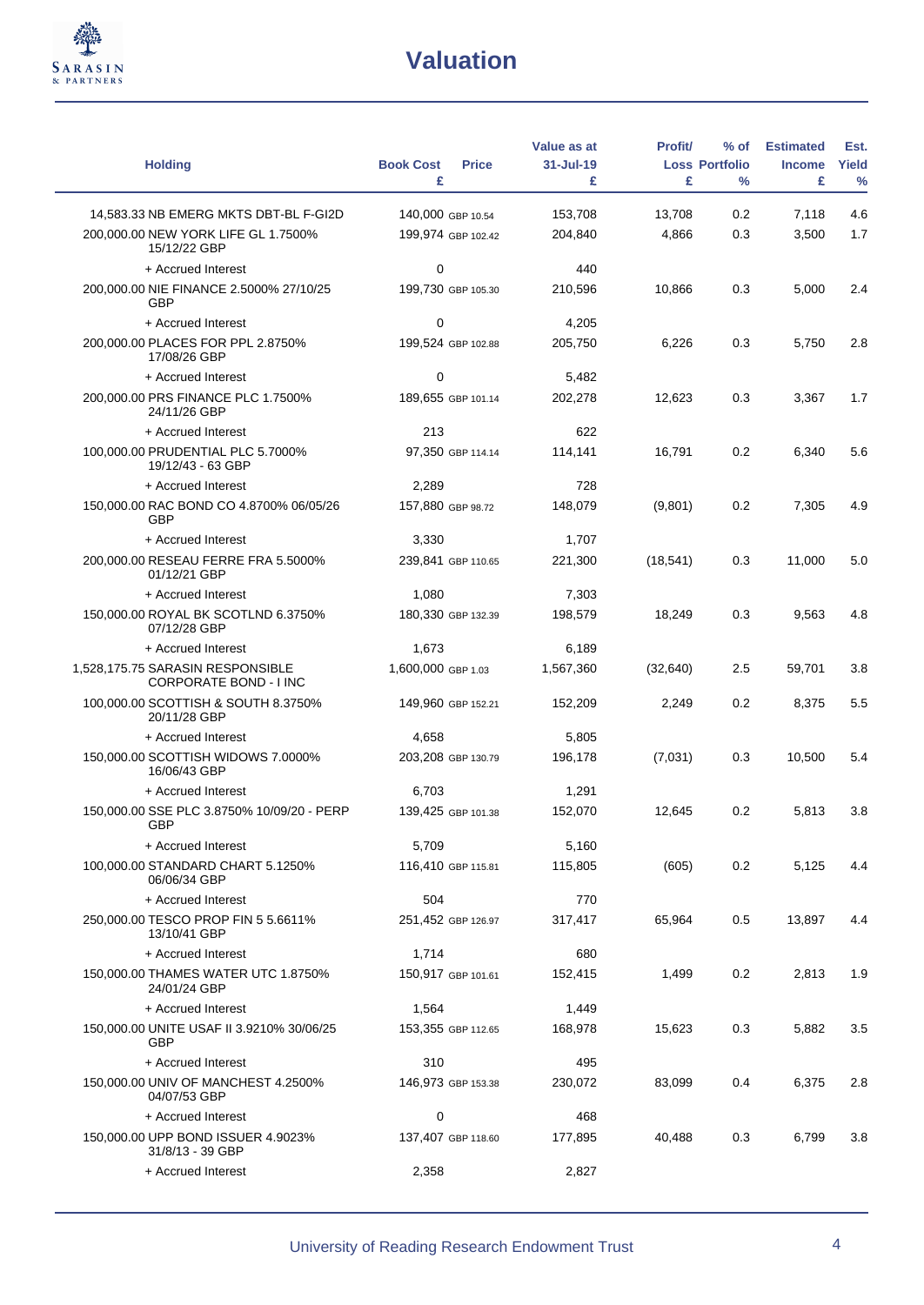

| <b>Holding</b>                                           | <b>Book Cost</b><br><b>Price</b><br>£ | Value as at<br>$31 -$ Jul-19<br>£ | <b>Profit</b><br>£ | $%$ of<br><b>Loss Portfolio</b><br>$\%$ | <b>Estimated</b><br><b>Income</b><br>£ | Est.<br>Yield<br>$\frac{0}{0}$ |
|----------------------------------------------------------|---------------------------------------|-----------------------------------|--------------------|-----------------------------------------|----------------------------------------|--------------------------------|
| 200,000.00 VERIZON COMM INC 3.3750%<br>27/10/36 GBP      | 198,164 GBP 113.93                    | 227,866                           | 29,702             | 0.4                                     | 6,750                                  | 3.0                            |
| + Accrued Interest                                       | 2,774                                 | 5,123                             |                    |                                         |                                        |                                |
| 120,000.00 WALES & WEST 5.0000% 07/03/28<br><b>GBP</b>   | 146,015 GBP 126.32                    | 151,586                           | 5,572              | 0.2                                     | 6,000                                  | 4.0                            |
| + Accrued Interest                                       | 656                                   | 2,393                             |                    |                                         |                                        |                                |
| 200.000.00 WELLCOME TRUST FI 4.6250%<br>25/07/36 GBP     | 267,400 GBP 147.58                    | 295,168                           | 27,768             | 0.5                                     | 9,250                                  | 3.1                            |
| + Accrued Interest                                       | 7,805                                 | 152                               |                    |                                         |                                        |                                |
| 100,000.00 WELLTOWER INC 4.5000%<br>01/12/34 GBP         | 115,538 GBP 121.71                    | 121,713                           | 6,175              | 0.2                                     | 4,500                                  | 3.7                            |
| + Accrued Interest                                       | 1,270                                 | 2,984                             |                    |                                         |                                        |                                |
| 150,000.00 YORKSHRE BLD SOC 3.0000%<br>18/04/24 - 25 GBP | 150,941 GBP 102.78                    | 154,167                           | 3,227              | 0.2                                     | 4,500                                  | 2.9                            |
| + Accrued Interest                                       | 406                                   | 1,279                             |                    |                                         |                                        |                                |
| <b>Total for FIXED INCOME</b>                            | 11,248,787                            | 11,845,764                        | 596,977            | 18.7                                    | 436,860                                | 3.7                            |
| <b>EQUITIES</b>                                          |                                       |                                   |                    |                                         |                                        |                                |
| <b>Ageing</b>                                            |                                       |                                   |                    |                                         |                                        |                                |
| 6,779.00 AMGEN INC                                       | 592,397 USD 186.47                    | 1,032,365                         | 439,969            | 1.6                                     | 30,651                                 | 3.0                            |
| 3,896.00 HOME DEPOT INC                                  | 326,831 USD 213.55                    | 679,481                           | 352,650            | 1.1                                     | 15,207                                 | 2.2                            |
| 30,089.00 INVESTOR AB-B SHS                              | 965,894 SEK 460.60                    | 1,179,858                         | 213,963            | 1.9                                     | 33,296                                 | 2.8                            |
| 36,836.00 PFIZER INC                                     | 968,248 USD 38.85                     | 1,168,752                         | 200,504            | 1.8                                     | 42,122                                 | 3.6                            |
| 65,243.00 PRUDENTIAL PLC                                 | 986,804 GBP 16.98                     | 1,107,500                         | 120,696            | 1.7                                     | 32,184                                 | 2.9                            |
| 4,544.00 ROCHE HOLDING AG-<br><b>GENUSSCHEIN</b>         | 730,302 CHF 266.65                    | 999,552                           | 269,250            | 1.6                                     | 32,615                                 | 3.3                            |
| 75,429.00 SONIC HEALTHCARE LTD                           | 788,085 AUD 27.90                     | 1,184,648                         | 396,563            | 1.9                                     | 34,710                                 | 2.9                            |
| <b>Automation</b>                                        |                                       |                                   |                    |                                         |                                        |                                |
| 8,708.00 CME GROUP INC                                   | 845,965 USD 194.29                    | 1,381,744                         | 535,780            | 2.2                                     | 20,629                                 | 1.5                            |
| 9,319.00 DEERE & CO                                      | 922,001 USD 165.62                    | 1,260,494                         | 338,494            | 2.0                                     | 22,601                                 | 1.8                            |
| 11,831.00 UNITED PARCEL SERVICE-CL B                     | 886,821 USD 119.46                    | 1,154,258                         | 267,436            | 1.8                                     | 36,140                                 | 3.1                            |
| <b>Climate Change</b>                                    |                                       |                                   |                    |                                         |                                        |                                |
| 4,969.00 ECOLAB INC                                      | 376,658 USD 201.65                    | 818,325                           | 441,667            | 1.3                                     | 7,267                                  | 0.9                            |
| 207,045.00 ENEL SPA                                      | 926,593 EUR 6.19                      | 1,165,741                         | 239,147            | 1.8                                     | 52,657                                 | 4.5                            |
| 6,573.00 NEXTERA ENERGY INC                              | 524,814 USD 207.12                    | 1,111,846                         | 587,032            | 1.8                                     | 25,339                                 | 2.3                            |
| 10,540.00 ORSTED A/S                                     | 491,050 DKK 617.60                    | 792,688                           | 301,638            | 1.2                                     | 12,517                                 | 1.6                            |
| <b>Digitalisation</b>                                    |                                       |                                   |                    |                                         |                                        |                                |
| 6,447.00 ACCENTURE PLC-CL A                              | 948,323 USD 192.54                    | 1,013,765                         | 65,443             | 1.6                                     | 15,369                                 | 1.5                            |
| 47,146.00 ADMIRAL GROUP PLC                              | 560,882 GBP 21.67                     | 1,021,654                         | 460,772            | 1.6                                     | 42,593                                 | 4.2                            |
| 2,422.00 BLACKROCK INC                                   | 514,387 USD 467.53                    | 924,789                           | 410,402            | 1.5                                     | 25,432                                 | 2.8                            |
| 389,840.00 BT GROUP PLC                                  | 1,181,341 GBP 1.93                    | 752,937                           | (428, 404)         | 1.2                                     | 59,128                                 | 7.9                            |
| 70,924.00 ING GROEP NV                                   | 665,300 EUR 10.07                     | 649,425                           | (15, 875)          | 1.0                                     | 43,843                                 | 6.8                            |
| 13,246.00 JPMORGAN CHASE & CO                            | 441,047 USD 116.00                    | 1,254,878                         | 813,831            | 2.0                                     | 34,622                                 | 2.8                            |
| 3,426.00 MASTERCARD INC - A                              | 203,834 USD 272.00                    | 761,053                           | 557,219            | 1.2                                     | 3,470                                  | 0.5                            |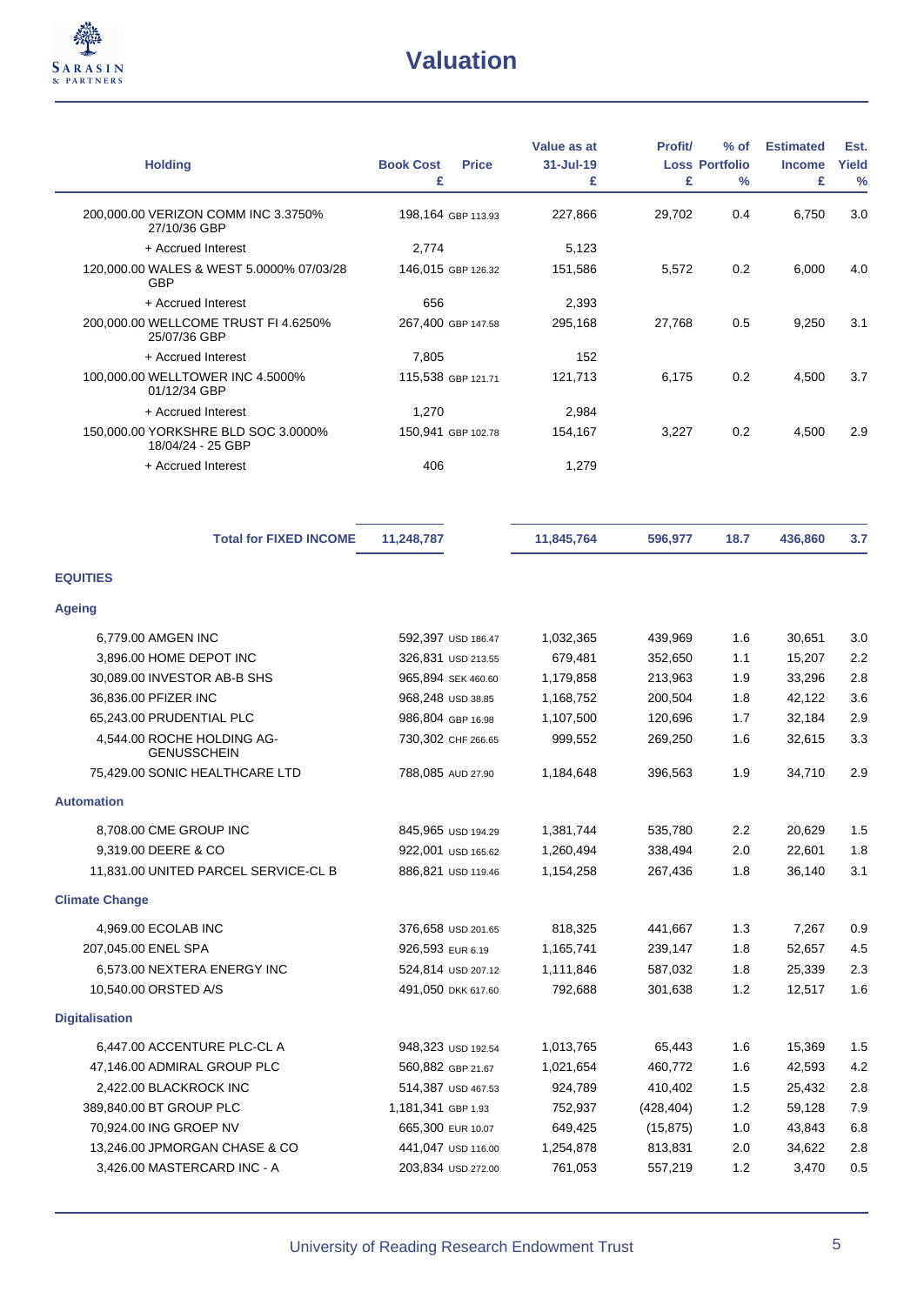

| <b>Holding</b>                           | <b>Book Cost</b><br><b>Price</b> | Value as at<br>31-Jul-19 | <b>Profit/</b> | $%$ of<br><b>Loss Portfolio</b> | <b>Estimated</b><br><b>Income</b> | Est.<br>Yield |
|------------------------------------------|----------------------------------|--------------------------|----------------|---------------------------------|-----------------------------------|---------------|
|                                          | £                                | £                        | £              | $\%$                            | £                                 | $\frac{0}{0}$ |
| 10,227.00 MICROSOFT CORP                 | 846,901 USD 136.23               | 1,137,836                | 290,935        | 1.8                             | 15,031                            | 1.3           |
| 35,414.00 TAIWAN SEMICONDUCTOR-SP<br>ADR | 610,145 USD 42.62                | 1,232,671                | 622,527        | 1.9                             | 29,436                            | 2.4           |
| 12,222.00 TEXAS INSTRUMENTS INC          | 1,055,573 USD 125.00             | 1,247,703                | 192,130        | 2.0                             | 30,743                            | 2.5           |
| 19,191.00 WELLS FARGO & CO               | 694,243 USD 48.41                | 758,737                  | 64,495         | 1.2                             | 27,588                            | 3.6           |
| <b>Evolving Consumption</b>              |                                  |                          |                |                                 |                                   |               |
| 7,108.00 3M CO                           | 969,650 USD 174.75               | 1,014,433                | 44,783         | 1.6                             | 32,513                            | 3.2           |
| 33,539.00 ASSOCIATED BRITISH FOODS PLC   | 764,926 GBP 24.20                | 811,644                  | 46,718         | 1.3                             | 15,210                            | 1.9           |
| 19,062.00 BANK OF NOVA SCOTIA            | 648,549 CAD 70.40                | 834,607                  | 186,058        | 1.3                             | 40,746                            | 4.9           |
| 24,841.00 CINEMARK HOLDINGS INC          | 474,194 USD 39.90                | 809,470                  | 335,276        | 1.3                             | 26,769                            | 3.3           |
| 22,049.00 COLGATE-PALMOLIVE CO           | 1,039,863 USD 71.69              | 1,290,941                | 251,077        | 2.0                             | 30,608                            | 2.4           |
| 72,391.00 COMPASS GROUP PLC              | 1,025,374 GBP 20.83              | 1,507,905                | 482,530        | 2.4                             | 27,866                            | 1.8           |
| 4,872.00 COSTCO WHOLESALE CORP           | 490,654 USD 275.58               | 1,096,513                | 605,859        | 1.7                             | 9,386                             | 0.9           |
| 382,990.00 DS SMITH PLC                  | 1,297,874 GBP 3.57               | 1,366,125                | 68,252         | 2.2                             | 57,446                            | 4.2           |
| 9,895.00 ESSILORLUXOTTICA                | 985,463 EUR 122.65               | 1,103,544                | 118,081        | 1.7                             | 18,352                            | 1.7           |
| 475.00 GIVAUDAN-REG                      | 455,437 CHF 2,645.00             | 1,036,442                | 581,005        | 1.6                             | 23,506                            | 2.3           |
| 8,623.00 MARRIOTT INTERNATIONAL -CL A    | 828,869 USD 139.07               | 979,379                  | 150,510        | 1.5                             | 12,046                            | 1.2           |
| 10,290.00 NIKE INC -CL B                 | 641,365 USD 86.00                | 722,724                  | 81,359         | 1.1                             | 7,227                             | 1.0           |
| 14,401.00 RECKITT BENCKISER GROUP PLC    | 930,049 GBP 63.72                | 917,632                  | (12, 417)      | 1.4                             | 24,583                            | 2.7           |
| 320,400.00 SAMSONITE INTERNATIONAL SA    | 675,011 HKD 15.46                | 516,792                  | (158, 220)     | 0.8                             | 22,987                            | 4.4           |
| 24,619.00 UNILEVER PLC                   | 1,044,934 GBP 49.56              | 1,219,995                | 175,061        | 1.9                             | 33,818                            | 2.8           |
| 501,800.00 WALMART DE MEXICO SAB DE CV   | 892,268 MXN 56.39                | 1,217,429                | 325,161        | 1.9                             | 18,310                            | 1.5           |
| <b>Income Stock</b>                      |                                  |                          |                |                                 |                                   |               |
| 26,600.00 BRIDGESTONE CORP               | 813,843 JPY 4,100.00             | 820,349                  | 6,507          | 1.3                             | 31,789                            | 3.9           |
| 1,342,932.00 LLOYDS BANKING GROUP PLC    | 914,359 GBP 0.53                 | 716,051                  | (198, 307)     | 1.1                             | 43,099                            | 6.0           |
| 28,039.00 ROYAL DUTCH SHELL PLC-B SHS    | 617,586 GBP 26.02                | 729,575                  | 111,989        | 1.1                             | 40,980                            | 5.6           |
| 10,693.00 UNITED TECHNOLOGIES CORP       | 1,006,089 USD 133.58             | 1,166,541                | 160,451        | 1.8                             | 25,372                            | 2.2           |
|                                          |                                  |                          |                |                                 |                                   |               |
| <b>Total for EQUITIES</b>                | 34,570,794                       | 45,670,790               | 11,099,996     | 72.0                            | 1,267,802                         | 2.8           |
| <b>PROPERTY</b>                          |                                  |                          |                |                                 |                                   |               |
| 15,078.00 CROWN CASTLE INTL CORP         | 1,218,531 USD 133.23             | 1,640,607                | 422,076        | 2.6                             | 54,485                            | 3.3           |
| 2,943.00 EQUINIX INC                     | 478,201 USD 501.75               | 1,205,970                | 727,769        | 1.9                             | 22,769                            | 1.9           |
| 5,222.00 SIMON PROPERTY GROUP INC        | 671,606 USD 162.20               | 691,746                  | 20,140         | 1.1                             | 34,546                            | 5.0           |
| <b>Total for PROPERTY</b>                | 2,368,338                        | 3,538,323                | 1,169,985      | 5.6                             | 111,799                           | 3.2           |
|                                          |                                  |                          |                |                                 |                                   |               |
| <b>LIQUID ASSETS</b>                     |                                  |                          |                |                                 |                                   |               |
| <b>Cash</b>                              |                                  |                          |                |                                 |                                   |               |
| 37 Danish Krone Investment Account       | 4                                | 4                        |                | 0.0                             | 0                                 | 0.0           |
| 0 Euro Investment Account                | 0                                | 0                        |                | 0.0                             | 0                                 | 0.0           |
| 5,064 Norwegian Krone Income Account     | 471                              | 471                      |                | 0.0                             | 0                                 | 0.0           |
| 1,853,849 Sterling Income Account        | 1,853,849                        | 1,853,849                |                | 2.9                             | 0                                 | 0.0           |